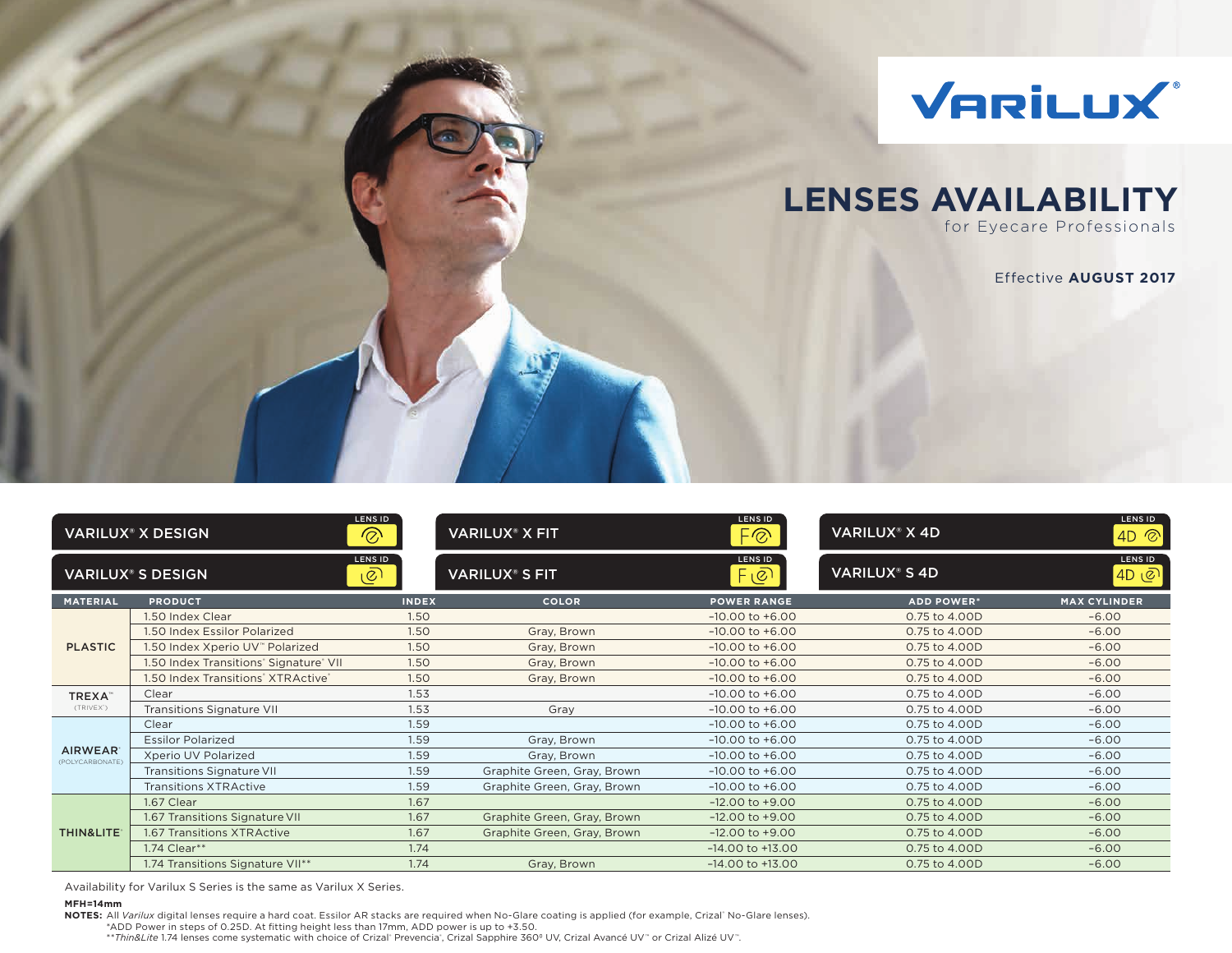Effective **AUGUST 2017**

for Eyecare Professionals

|                                        | TEMPORAL NASAL<br>VARILUX® PHYSIO® W3+<br>$\underline{\omega}$ | $H \rightarrow \infty$ | VARILUX® PHYSIO® W3+ FIT    |                      | TEMPORAL NASAL<br>$ H - \varepsilon $<br>⊦ <u>ш</u> |                                           | VARILUX® PHYSIO® W3+ EYECODE™ | TEMPORAL NASAL<br>$ H - c $<br>Æ≝Γ |
|----------------------------------------|----------------------------------------------------------------|------------------------|-----------------------------|----------------------|-----------------------------------------------------|-------------------------------------------|-------------------------------|------------------------------------|
| <b>MATERIAL</b>                        | <b>PRODUCT</b>                                                 | <b>INDEX</b>           | <b>COLOR</b>                | <b>POWER RANGE</b>   | <b>BASE CURVES</b>                                  |                                           | <b>ADD POWER*</b>             | <b>CYLINDER</b>                    |
|                                        | 1.50 Index Clear                                               | 1.50                   |                             | $-10.00$ to $+6.00$  | 2.00, 3.25, 4.50, 5.75, 7.25                        |                                           | 0.75 to 3.50, 4.00D           | $-6.00$                            |
|                                        | 1.50 Index Essilor Polarized                                   | 1.50                   | Gray, Brown                 | $-10.00$ to $+6.00$  | 2.00, 3.25, 4.50, 5.75, 7.25                        |                                           | 0.75 to 3.50D                 | $-6.00$                            |
| <b>PLASTIC</b>                         | 1.50 Index Xperio UV™ Polarized                                | 1.50                   | Gray, Brown                 | $-10.00$ to $+6.00$  | 2.00, 3.25, 4.50, 5.75, 7.25                        |                                           | 0.75 to 3.50D                 | $-6.00$                            |
|                                        | 1.50 Index Transitions® Signature® VII                         | 1.50                   | Gray, Brown                 | $-10.00$ to $+6.00$  | 2.00, 3.25, 4.50, 5.75, 7.25                        |                                           | 0.75 to 3.50, 4.00D           | $-6.00$                            |
|                                        | 1.50 Index Transitions® XTRActive®                             | 1.50                   | Gray                        | $-10.00$ to $+6.00$  | 2.00, 3.25, 4.50, 5.75, 7.25                        |                                           | 0.75 to 3.50, 4.00D           | $-6.00$                            |
|                                        | Clear                                                          | 1.53                   |                             | $-10.00$ to $+6.00$  | 2.00, 3.25, 4.50, 5.75, 7.25                        |                                           | 0.75 to 3.50, 4.00D           | $-6.00$                            |
| <b>TREXA</b> <sup>®</sup><br>(TRIVEX') | <b>Transitions Signature VII</b>                               | 1.53                   | Graphite Green, Gray, Brown | $-10.00$ to $+6.00$  | 2.00, 3.25, 4.50, 5.75, 7.25                        |                                           | 0.75 to 3.50, 4.00D           | $-6.00$                            |
|                                        | <b>Transitions XTRActive</b>                                   | 1.53                   | Graphite Green, Gray, Brown | $-10.00$ to $+6.00$  | 2.00, 3.25, 4.50, 5.75, 7.25                        |                                           | 0.75 to 3.50, 4.00D           | $-6.00$                            |
|                                        | Clear                                                          | 1.59                   |                             | $-10.00$ to $+6.00$  | 1.75, 3.00, 4.00, 5.50, 7.25                        |                                           | 0.75 to 3.50, 4.00D           | $-6.00$                            |
|                                        | <b>Essilor Polarized</b>                                       | 1.59                   | Gray, Brown                 | $-10.00$ to $+6.00$  | 1.75, 3.00, 4.00, 5.50, 7.25                        |                                           | 0.75 to 3.50D                 | $-6.00$                            |
| <b>AIRWEAR</b> ®<br>(POLYCARBONATE)    | Xperio UV Polarized                                            | 1.59                   | Gray, Brown                 | $-10.00$ to $+6.00$  | 1.75, 3.00, 4.00, 5.50, 7.25                        |                                           | 0.75 to 3.50D                 | $-6.00$                            |
|                                        | <b>Transitions Signature VII</b>                               | 1.59                   | Graphite Green, Gray, Brown | $-10.00$ to $+6.00$  | 1.75, 3.00, 4.00, 5.50, 7.25                        |                                           | 0.75 to 3.50, 4.00D           | $-6.00$                            |
|                                        | <b>Transitions XTRActive</b>                                   | 1.59                   | Gray, Brown                 | $-10.00$ to $+6.00$  | 1.75, 3.00, 4.00, 5.50, 7.25                        |                                           | 0.75 to 3.50, 4.00D           | $-6.00$                            |
|                                        | 1.60 Clear                                                     | 1.60                   |                             | $-12.00$ to $+8.00$  |                                                     | 1.75, 3.00, 4.00, 5.50, 7.00, 8.00        | 0.75 to 3.50, 4.00D           | $-6.00$                            |
|                                        | 1.60 Transitions Signature VII                                 | 1.60                   | Gray, Brown                 | $-12.00$ to $+8.00$  |                                                     | 1.75, 3.00, 4.00, 5.50, 7.00, 8.00        | 0.75 to 3.50, 4.00D           | $-6.00$                            |
|                                        | 1.67 Clear                                                     | 1.67                   |                             | $-14.00$ to $+9.00$  |                                                     | 1.75, 2.75, 3.75, 5.25, 6.50, 8.00        | 0.75 to 3.50, 4.00D           | $-6.00$                            |
| THIN&LITE®                             | 1.67 Transitions Signature VII                                 | 1.67                   | Gray, Brown                 | $-14.00$ to $+9.00$  |                                                     | 1.75, 2.75, 3.75, 5.25, 6.50, 8.00        | 0.75 to 3.50, 4.00D           | $-6.00$                            |
|                                        | 1.67 Transitions XTRActive                                     | 1.67                   | Gray                        | $-14.00$ to $+9.00$  |                                                     | 1.75, 2.75, 3.75, 5.25, 6.50, 8.00        | 0.75 to 3.50, 4.00D           | $-6.00$                            |
|                                        | 1.74 Clear**                                                   | 1.74                   |                             | $-18.00$ to $+13.00$ |                                                     | 1.75, 2.75, 3.75, 5.25, 6.50, 8.00, 10.00 | 0.75 to 3.50, 4.00D           | $-6.00$                            |
|                                        | 1.74 Transitions Signature VII**                               | 1.74                   | Gray                        | $-18.00$ to $+13.00$ |                                                     | 1.75, 2.75, 3.75, 5.25, 6.50, 8.00, 10.00 | 0.75 to 3.50, 4.00D           | $-6.00$                            |

**MFH=14mm**

|                                        | <b>VARILUX COMFORT W2+</b>       | <b>TEMPORAL NASAL</b><br>$\widehat{\varnothing}$<br>$\omega$ | <b>VARILUX COMFORT W2+ FIT</b> |                     | <b>TEMPORAL NASAL</b><br>$\widehat{\varnothing}$<br>- ய | <b>VARILUX COMFORT W2+ EYECODE<sup>T</sup></b> | <b>TEMPORAL NASAL</b><br>$\widehat{\mathcal{O}}$<br>$E^{\omega}$ |
|----------------------------------------|----------------------------------|--------------------------------------------------------------|--------------------------------|---------------------|---------------------------------------------------------|------------------------------------------------|------------------------------------------------------------------|
| <b>MATERIAL</b>                        | <b>PRODUCT</b>                   | <b>INDEX</b>                                                 | <b>COLOR</b>                   | <b>POWER RANGE</b>  | <b>BASE CURVES</b>                                      | <b>ADD POWER*</b>                              | <b>CYLINDER</b>                                                  |
|                                        | I.50 Index Clear                 | 1.50                                                         |                                | $-10.00$ to $+6.00$ | 2.00, 3.25, 4.50, 5.75, 7.25                            | 0.75 to 3.50D                                  | $-6.00$                                                          |
| <b>PLASTIC</b>                         | 1.50 Transitions Signature VII   | 1.50                                                         | Gray, Brown                    | $-10.00$ to $+6.00$ | 2.00, 3.25, 4.50, 5.75, 7.25                            | 0.75 to 3.50D                                  | $-6.00$                                                          |
|                                        | 1.50 Transitions XTRActive       | 1.50                                                         | Gray                           | $-10.00$ to $+6.00$ | 2.00, 3.25, 4.50, 5.75, 7.25                            | 0.75 to 3.50D                                  | $-6.00$                                                          |
|                                        | Clear                            | 1.53                                                         |                                | $-10.00$ to $+6.00$ | 2.00, 3.25, 4.50, 5.75, 7.25                            | 0.75 to 3.50D                                  | $-6.00$                                                          |
| <b>TREXA</b> <sup>®</sup><br>(TRIVEX") | <b>Transitions Signature VII</b> | 1.53                                                         | Gray, Brown                    | $-10.00$ to $+6.00$ | 2.00, 3.25, 4.50, 5.75, 7.25                            | 0.75 to 3.50D                                  | $-6.00$                                                          |
|                                        | <b>Transitions XTRActive</b>     | 1.53                                                         | Gray                           | $-10.00$ to $+6.00$ | 2.00, 3.25, 4.50, 5.75, 7.25                            | 0.75 to 3.50D                                  | $-6.00$                                                          |
|                                        | Clear                            | 1.59                                                         |                                | $-10.00$ to $+6.00$ | 1.75, 3.00, 4.00, 5.50, 7.00                            | 0.75 to 3.50D                                  | $-6.00$                                                          |
|                                        | <b>Essilor Polarized</b>         | 1.59                                                         | Gray, Brown                    | $-10.00$ to $+6.00$ | 1.75, 3.00, 4.00, 5.50, 7.00                            | 0.75 to 3.50D                                  | $-6.00$                                                          |
| <b>AIRWEAR</b><br>(POLYCARBONATE)      | Xperio UV Polarized              | 1.59                                                         | Gray, Brown                    | $-10.00$ to $+6.00$ | 1.75, 3.00, 4.00, 5.50, 7.00                            | 0.75 to 3.50D                                  | $-6.00$                                                          |
|                                        | <b>Transitions Signature VII</b> | 1.59                                                         | Graphite Green, Gray, Brown    | $-10.00$ to $+6.00$ | 1.75, 3.00, 4.00, 5.50, 7.00                            | 0.75 to 3.50D                                  | $-6.00$                                                          |
|                                        | <b>Transitions XTRActive</b>     | 1.59                                                         | Gray, Brown                    | $-10.00$ to $+6.00$ | 1.75, 3.00, 4.00, 5.50, 7.00                            | 0.75 to 3.50D                                  | $-6.00$                                                          |
|                                        | 1.60 Clear                       | 1.60                                                         |                                | $-12.00$ to $+8.00$ | 1.75, 3.00, 4.00, 5.50, 7.00, 8.00                      | 0.75 to 3.50D                                  | $-6.00$                                                          |
|                                        | 1.60 Transitions Signature VII   | 1.60                                                         | Gray, Brown                    | $-12.00$ to $+8.00$ | 1.75, 3.00, 4.00, 5.50, 7.00, 8.00                      | 0.75 to 3.50D                                  | $-6.00$                                                          |
| THIN&LITE®                             | 1.67 Clear                       | 1.67                                                         |                                | $-14.00$ to $+9.00$ | 1.75, 2.75, 3.75, 5.25, 6.50, 8.00                      | 0.75 to 3.50D                                  | $-6.00$                                                          |
|                                        | 1.67 Transitions Signature VII   | 1.67                                                         | Gray, Brown                    | $-14.00$ to $+9.00$ | 1.75, 2.75, 3.75, 5.25, 6.50, 8.00                      | 0.75 to 3.50D                                  | $-6.00$                                                          |
|                                        | 1.67 Transitions XTRActive       | 1.67                                                         | Gray                           | $-14.00$ to $+9.00$ | 1.75, 2.75, 3.75, 5.25, 6.50, 8.00                      | 0.75 to 3.00D                                  | $-6.00$                                                          |

#### **MFH=14mm**

**NOTES:** All *Varilux* digital lenses require a hard coat. Essilor AR stacks are required when No-Glare coating is applied (for example, Crizal® No-Glare lenses).

\*ADD Power in steps of 0.25D. At fitting height less than 17mm, ADD power is up to +3.00.<br>\*\**Thin&Lite* 1.74 lenses come systematic with choice of Crizal' Prevencia', Crizal Sapphire 360º UV, Crizal Avancé UV" or Crizal Al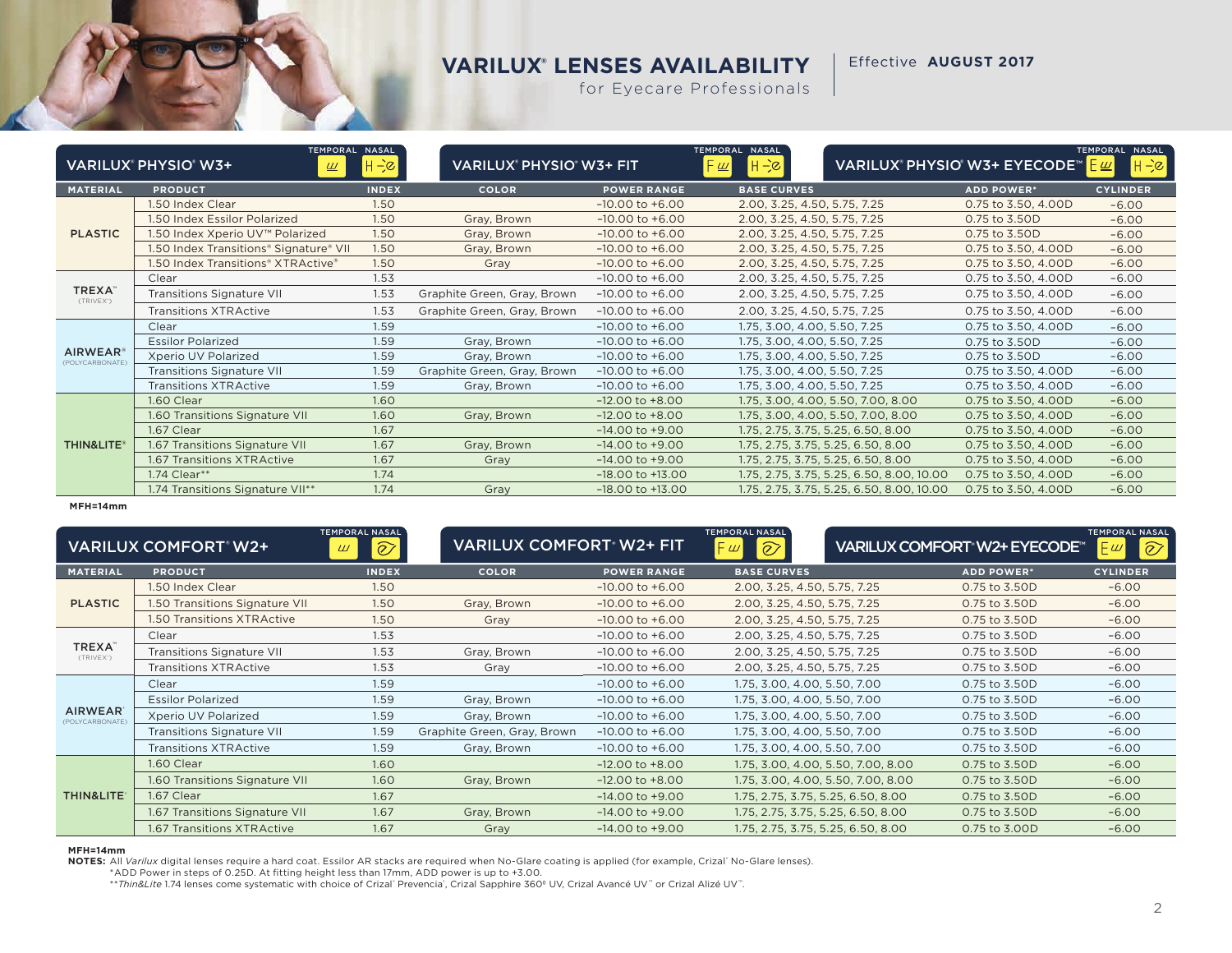Effective **AUGUST 2017**

for Eyecare Professionals

|                                 | <b>VARILUX PHYSIO DRX</b> <sup>*</sup> | <b>LENS ID</b><br>$H = c$ | MFH: 17mm                             | <b>VARILUX PHYSIO SHORT DRX"</b> | <b>LENS ID</b><br>$\div \xi$<br>MFH: 14mm       |                     |                 |
|---------------------------------|----------------------------------------|---------------------------|---------------------------------------|----------------------------------|-------------------------------------------------|---------------------|-----------------|
| <b>MATERIAL</b>                 | <b>PRODUCT</b>                         | <b>INDEX</b>              | <b>COLOR</b>                          | <b>POWER RANGE</b>               | <b>BASE CURVES</b>                              | <b>ADD POWER</b>    | <b>CYLINDER</b> |
|                                 | 1.50 Index Clear                       | 1.50                      |                                       | $-10.00$ to $+6.00$              | 2.00, 3.50, 4.25, 6.25, 7.25                    | 0.75 to 3.50, 4.00D | $-6.00$         |
|                                 | 1.50 Index Essilor Polarized           | 1.50                      | Gray, Brown, Gray-Green               | $-10.00$ to $+6.00$              | 2.00, 3.25, 4.25, 6.25, 8.25                    | 0.75 to 3.50D       | $-4.00$         |
| <b>PLASTIC</b>                  | 1.50 Index Xperio UV™ Polarized        | 1.50                      | Gray, Brown, Gray-Green               | $-10.00$ to $+6.00$              | 2.00, 3.25, 4.25, 6.25, 8.25                    | 0.75 to 3.50D       | $-4.00$         |
|                                 | 1.50 Index Transitions' Signature® VII | 1.50                      | Graphite Green, Gray, Brown           | $-10.00$ to $+6.00$              | 2.00, 3.50, 4.25, 6.25, 7.25                    | 0.75 to 3.50, 4.00D | $-6.00$         |
|                                 | 1.50 Index Transitions' XTRActive'     | 1.50                      | Graphite Green, Gray, Brown           | $-10.00$ to $+6.00$              | 2.25, 4.25, 5.25, 8.25                          | 0.75 to 3.50, 4.00D | $-6.00$         |
|                                 | 1.50 Index Transitions' Vantage®       | 1.50                      | Gray                                  | $-10.00$ to $+6.00$              | 2.25, 4.25, 5.25, 8.25                          | 0.75 to 3.50, 4.00D | $-6.00$         |
|                                 | Clear                                  | 1.53                      |                                       | $-10.00$ to $+6.00$              | 2.00, 3.50, 4.25, 6.25, 7.25                    | 0.75 to 3.50, 4.00D | $-6.00$         |
| TREXA <sup>®</sup><br>(TRIVEX') | <b>Transitions Signature VII</b>       | 1.53                      | Graphite Green, Gray, Brown           | $-10.00$ to $+6.00$              | 2.00, 3.50, 4.25, 6.25, 7.25                    | 0.75 to 3.50, 4.00D | $-6.00$         |
|                                 | <b>Transitions XTRActive</b>           | 1.53                      | Graphite Green, Gray, Brown           | $-10.00$ to $+6.00$              | 2.00, 3.50, 4.25, 6.25, 7.25                    | 0.75 to 3.50, 4.00D | $-6.00$         |
|                                 | Clear                                  | 1.59                      |                                       | $-10.00$ to $+8.00$              | 1.50, 3.25, 4.25, 5.50, 7.50, 8.50              | 0.75 to 3.50, 4.00D | $-6.00$         |
|                                 | <b>Essilor Polarized</b>               | 1.59                      | Gray, Brown, Gray-Green               | $-10.00$ to $+8.00$              | 1.50, 3.25, 4.25, 5.50, 7.50, 8.50              | 0.75 to 3.50, 4.00D | $-6.00$         |
| <b>AIRWEAR</b>                  | Xperio UV Polarized                    | 1.59                      | Gray, Brown, Gray-Green, Copper, Ruby | $-10.00$ to $+8.00$              | 1.50, 3.25, 4.25, 5.50, 7.50, 8.50              | 0.75 to 3.50, 4.00D | $-6.00$         |
| (POLYCARBONATE)                 | <b>Transitions Signature VII</b>       | 1.59                      | Graphite Green, Gray, Brown           | $-10.00$ to $+8.00$              | 1.50, 3.25, 4.25, 5.50, 7.50, 8.50              | 0.75 to 3.50, 4.00D | $-6.00$         |
|                                 | <b>Transitions XTRActive</b>           | 1.59                      | Graphite Green, Gray, Brown           | $-10.00$ to $+8.00$              | 1.50, 3.25, 4.25, 5.50, 7.50, 8.50              | 0.75 to 3.50, 4.00D | $-6.00$         |
|                                 | <b>Transitions Vantage</b>             | 1.59                      | Gray                                  | $-10.00$ to $+8.00$              | 1.50, 3.25, 4.25, 5.50, 7.50, 8.50              | 0.75 to 3.50, 4.00D | $-6.00$         |
|                                 | 1.60 Clear                             | 1.60                      |                                       | $-12.00$ to $+8.00$              | 1.75, 2.75, 3.75, 6.00, 6.75, 8.50              | 0.75 to 3.50, 4.00D | $-6.00$         |
|                                 | 1.60 Transitions Signature VII         | 1.60                      | Gray, Brown                           | $-12.00$ to $+8.00$              | 1.75, 2.75, 3.75, 6.00, 6.75, 8.50              | 0.75 to 3.50, 4.00D | $-6.00$         |
|                                 | 1.67 Clear                             | 1.67                      |                                       | $-14.00$ to $+9.00$              | 1.75, 2.75, 3.75, 6.00, 6.75, 8.00              | 0.75 to 3.50, 4.00D | $-6.00$         |
|                                 | 1.67 Essilor Polarized                 | 1.67                      | Gray, Brown, Gray-Green               | $-14.00$ to $+9.00$              | 1.75, 2.75, 3.75, 5.25, 6.75, 8.00              | 0.75 to 3.50, 4.00D | $-6.00$         |
| THIN&LITE®                      | 1.67 Xperio UV Polarized               | 1.67                      | Gray, Brown, Gray-Green               | $-14.00$ to $+9.00$              | 1.75, 2.75, 3.75, 5.25, 6.75, 8.00              | 0.75 to 3.50, 4.00D | $-6.00$         |
|                                 | 1.67 Transitions Signature VII         | 1.67                      | Graphite Green, Gray, Brown           | $-14.00$ to $+9.00$              | 1.75, 2.75, 3.75, 6.00, 6.75, 8.00              | 0.75 to 3.50, 4.00D | $-6.00$         |
|                                 | 1.67 Transitions XTRActive             | 1.67                      | Graphite Green, Gray, Brown           | $-14.00$ to $+9.00$              | 1.75, 2.75, 3.75, 6.00, 6.75, 8.00              | 0.75 to 3.50, 4.00D | $-6.00$         |
|                                 | 1.74 Clear*                            | 1.74                      |                                       | $-20.00$ to $+13.00$             | 0.75, 1.75, 2.75, 3.75, 5.25, 6.50, 8.00, 10.00 | 0.75 to 3.50, 4.00D | $-6.00$         |
|                                 | 1.74 Transitions Signature VII*        | 1.74                      | Gray                                  | $-20.00$ to $+13.00$             | 0.75, 1.75, 2.75, 3.75, 5.25, 6.50, 8.00, 10.00 | 0.75 to 3.50, 4.00D | $-6.00$         |

**NOTES:** All Varilux digital lenses require a hard coat. Essilor AR stacks are required when No-Glare coating is applied (for example, Crizal® No-Glare lenses). \**Thin&Lite* 1.74 lenses come systematic with choice of Crizal" Prevencia", Crizal Sapphire 360º UV, Crizal Avancé UV™ or Crizal Alizé UV™.<br>Please see Xperio UV availability chart for full range of Xperio UV colors includi

 **Rx availability for Varilux Physio Short DRx matches Varilux Physio DRx, except ADD power range is 0.75 to 3.00D across all materials.**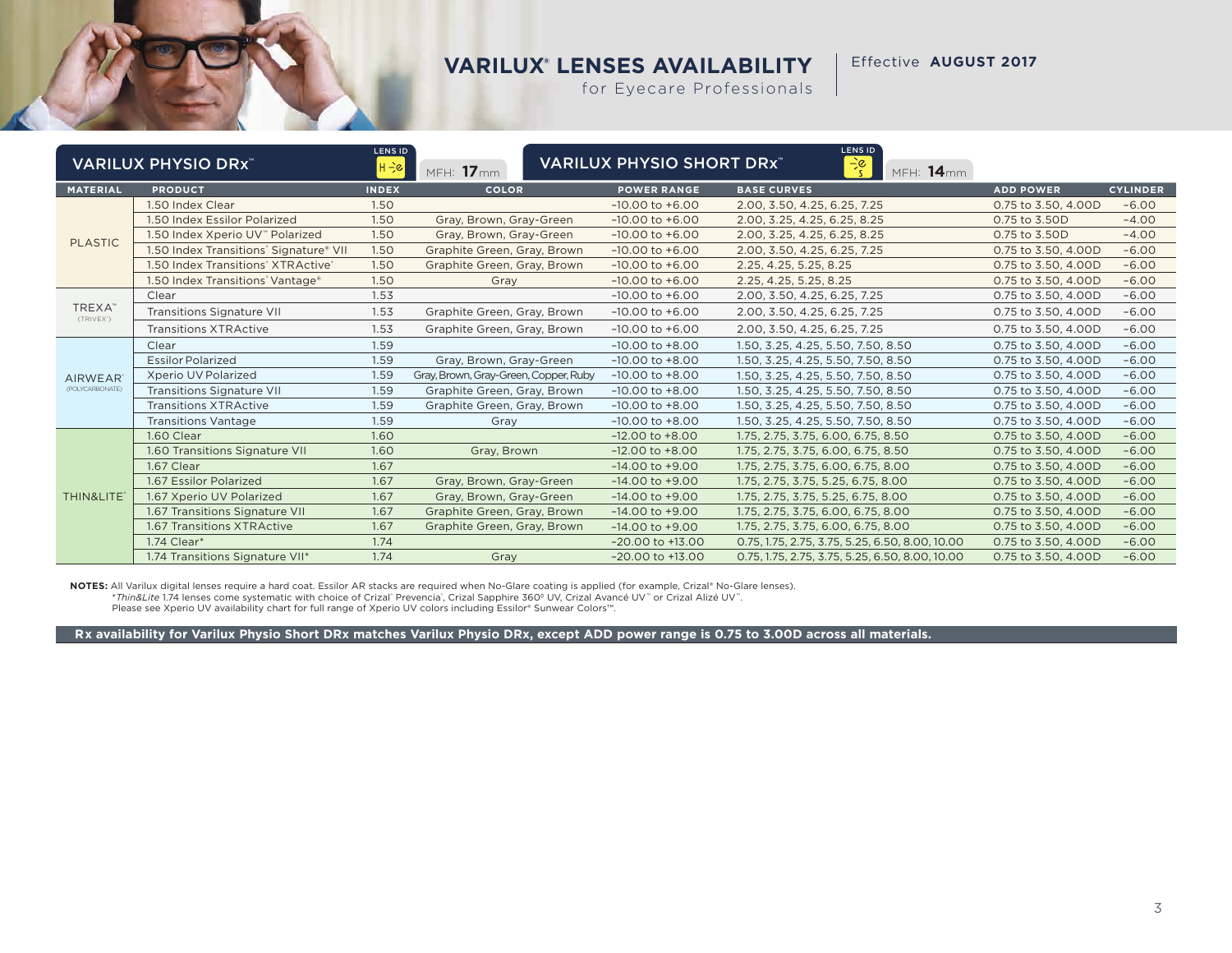Effective **AUGUST 2017**

for Eyecare Professionals

|                     | <b>VARILUX COMFORT DRX"</b>            | LENS ID<br>$\widehat{\oslash}$ | MFH: 17mm                             | <b>VARILUX COMFORT SHORT DRX"</b> | LENS ID<br>$\overline{\mathcal{S}}$<br>MFH: 14mm |                  |                 |
|---------------------|----------------------------------------|--------------------------------|---------------------------------------|-----------------------------------|--------------------------------------------------|------------------|-----------------|
| <b>MATERIAL</b>     | <b>PRODUCT</b>                         | <b>INDEX</b>                   | <b>COLOR</b>                          | <b>POWER RANGE</b>                | <b>BASE CURVES</b>                               | <b>ADD POWER</b> | <b>CYLINDER</b> |
|                     | 1.50 Index Clear                       | 1.50                           |                                       | $-10.00$ to $+6.00$               | 2.00, 3.50, 4.25, 6.25, 7.25                     | 0.75 to 3.50D    | $-6.00$         |
|                     | 1.50 Index Essilor Polarized           | 1.50                           | Gray, Brown, Gray-Green               | $-10.00$ to $+6.00$               | 2.00, 3.25, 4.25, 6.25, 8.25                     | 0.75 to 3.50D    | $-4.00$         |
| <b>PLASTIC</b>      | 1.50 Index Xperio UV" Polarized        | 1.50                           | Gray, Brown, Gray-Green               | $-10.00$ to $+6.00$               | 2.00, 3.25, 4.25, 6.25, 8.25                     | 0.75 to 3.50D    | $-4.00$         |
|                     | 1.50 Index Transitions' Signature' VII | 1.50                           | Graphite Green, Gray, Brown           | $-10.00$ to $+6.00$               | 2.00, 3.50, 4.25, 6.25, 7.25                     | 0.75 to 3.50D    | $-6.00$         |
|                     | 1.50 Index Transitions' XTRActive'     | 1.50                           | Graphite Green, Gray, Brown           | $-10.00$ to $+6.00$               | 2.25, 4.25, 5.25, 8.25                           | 0.75 to 3.50D    | $-6.00$         |
|                     | 1.50 Index Transitions Vantage         | 1.50                           | Gray                                  | $-10.00$ to $+6.00$               | 2.25, 4.25, 5.25, 8.25                           | 0.75 to 3.50D    | $-6.00$         |
|                     | Clear                                  | 1.53                           |                                       | $-10.00$ to $+6.00$               | 2.00, 3.50, 4.25, 6.25, 7.25                     | 0.75 to 3.50D    | $-6.00$         |
| TREXA"<br>(TRIVEX') | <b>Transitions Signature VII</b>       | 1.53                           | Graphite Green, Gray, Brown           | $-10.00$ to $+6.00$               | 2.00, 3.50, 4.25, 6.25, 7.25                     | 0.75 to 3.50D    | $-6.00$         |
|                     | <b>Transitions XTRActive</b>           | 1.53                           | Graphite Green, Gray, Brown           | $-10.00$ to $+6.00$               | 2.00, 3.50, 4.25, 6.25, 7.25                     | 0.75 to 3.50D    | $-6.00$         |
|                     | Clear                                  | 1.59                           |                                       | $-10.00$ to $+8.00$               | 1.50, 3.25, 4.25, 5.50, 7.50, 8.50               | 0.75 to 3.50D    | $-6.00$         |
|                     | <b>Essilor Polarized</b>               | 1.59                           | Gray, Brown, Gray-Green               | $-10.00$ to $+8.00$               | 1.50, 3.25, 4.25, 5.50, 7.50, 8.50               | 0.75 to 3.50D    | $-6.00$         |
| <b>AIRWEAR</b>      | Xperio UV Polarized                    | 1.59                           | Gray, Brown, Gray-Green, Copper, Ruby | $-10.00$ to $+8.00$               | 1.50, 3.25, 4.25, 5.50, 7.50, 8.50               | 0.75 to 3.50D    | $-6.00$         |
| (POLYCARBONATE)     | <b>Transitions Signature VII</b>       | 1.59                           | Graphite Green, Gray, Brown           | $-10.00$ to $+8.00$               | 1.50, 3.25, 4.25, 5.50, 7.50, 8.50               | 0.75 to 3.50D    | $-6.00$         |
|                     | <b>Transitions XTRActive</b>           | 1.59                           | Graphite Green, Gray, Brown           | $-10.00$ to $+8.00$               | 1.50, 3.25, 4.25, 5.50, 7.50, 8.50               | 0.75 to 3.50D    | $-6.00$         |
|                     | <b>Transitions Vantage</b>             | 1.59                           | Gray                                  | $-10.00$ to $+8.00$               | 1.50, 3.25, 4.25, 5.50, 7.50, 8.50               | 0.75 to 3.50D    | $-6.00$         |
|                     | 1.60 Clear                             | 1.60                           |                                       | $-12.00$ to $+8.00$               | 1.75, 2.75, 3.75, 6.00, 6.75, 8.50               | 0.75 to 3.50D    | $-6.00$         |
|                     | 1.60 Transitions Signature VII         | 1.60                           | Gray, Brown                           | $-12.00$ to $+8.00$               | 1.75, 2.75, 3.75, 6.00, 6.75, 8.50               | 0.75 to 3.50D    | $-6.00$         |
|                     | 1.67 Clear                             | 1.67                           |                                       | $-14.00$ to $+9.00$               | 1.75, 2.75, 3.75, 6.00, 6.75, 8.00               | 0.75 to 3.50D    | $-6.00$         |
|                     | 1.67 Essilor Polarized                 | 1.67                           | Gray, Brown, Gray-Green               | $-14.00$ to $+9.00$               | 1.75, 2.75, 3.75, 5.25, 6.75, 8.00               | 0.75 to 3.50D    | $-6.00$         |
| THIN&LITE*          | 1.67 Xperio UV Polarized               | 1.67                           | Gray, Brown, Gray-Green               | $-14.00$ to $+9.00$               | 1.75, 2.75, 3.75, 5.25, 6.75, 8.00               | 0.75 to 3.50D    | $-6.00$         |
|                     | 1.67 Transitions Signature VII         | 1.67                           | Graphite Green, Gray, Brown           | $-14.00$ to $+9.00$               | 1.75, 2.75, 3.75, 6.00, 6.75, 8.00               | 0.75 to 3.50D    | $-6.00$         |
|                     | 1.67 Transitions XTRActive             | 1.67                           | Graphite Green, Gray, Brown           | $-14.00$ to $+9.00$               | 1.75, 2.75, 3.75, 6.00, 6.75, 8.00               | 0.75 to 3.50D    | $-6.00$         |
|                     | 1.74 Clear*                            | 1.74                           |                                       | $-20.00$ to $+13.00$              | 0.75, 1.75, 2.75, 3.75, 5.25, 6.50, 8.00, 10.00  | 0.75 to 3.50D    | $-6.00$         |
|                     | 1.74 Transitions Signature VII*        | 1.74                           | Gray                                  | $-20.00$ to $+13.00$              | 0.75, 1.75, 2.75, 3.75, 5.25, 6.50, 8.00, 10.00  | 0.75 to 3.50D    | $-6.00$         |

**NOTES:** All *Varilux* digital lenses require a hard coat. Essilor AR stacks are required when No-Glare coating is applied (for example, Crizal" No-Glare lenses).<br>\**Thin&Lite* 1.74 lenses come systematic with choice of Cri Please see Xperio UV availability chart for full range of Xperio UV colors including Essilor® Sunwear Colors™.

**Rx availability for Varilux Comfort Short DRx matches Varilux Comfort DRx, except ADD power range is 0.75 to 3.00D across all materials.**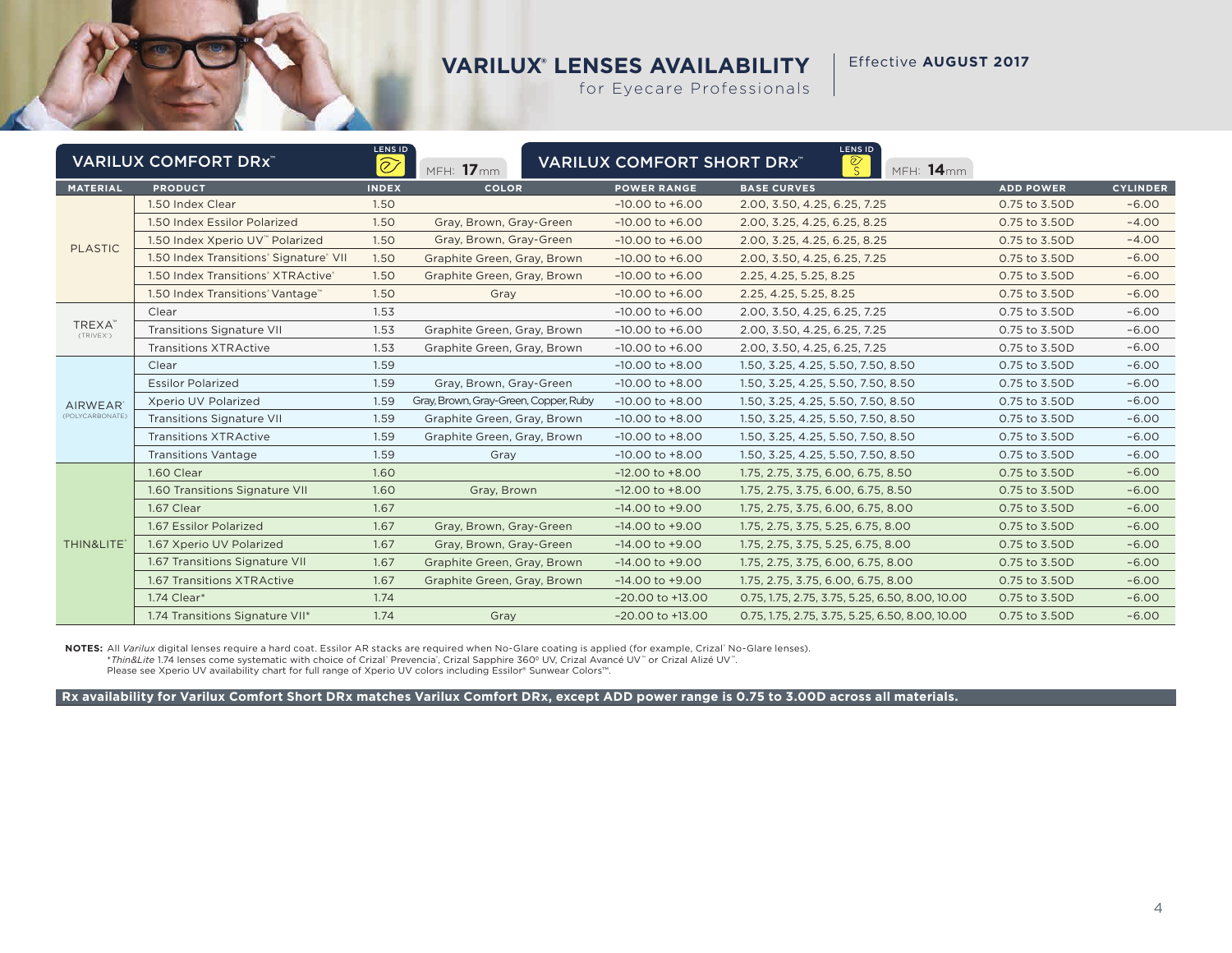Effective **AUGUST 2017**

for Eyecare Professionals

|                      | <b>VARILUX PHYSIO ENHANCED<sup>®</sup></b>      | <b>LENS ID</b><br>$H - c$ | <b>VARILUX PHYSIO ENHANCED FIT</b> |                      | LENS ID<br>$H \rightarrow \infty$<br><b>VARILUX PHYSIO ENHANCED EYECODE<sup>®</sup></b><br>$=$ |                     |                 |
|----------------------|-------------------------------------------------|---------------------------|------------------------------------|----------------------|------------------------------------------------------------------------------------------------|---------------------|-----------------|
| <b>MATERIAL</b>      | <b>PRODUCT</b>                                  | <b>INDEX</b>              | <b>COLOR</b>                       | <b>POWER RANGE</b>   | <b>BASE CURVES</b>                                                                             | <b>ADD POWER</b>    | <b>CYLINDER</b> |
|                      | 1.50 Index Clear                                | 1.50                      |                                    | $-10.00$ to $+6.00$  | 2.00, 3.25, 4.50, 5.75, 7.25                                                                   | 0.75 to 3.50, 4.00D | $-6.00$         |
| <b>PLASTIC</b>       | 1.50 Index Essilor Polarized                    | 1.50                      | Gray, Brown                        | $-10.00$ to $+6.00$  | 2.00, 3.25, 4.50, 5.75, 7.25                                                                   | 0.75 to 3.50D       | $-6.00$         |
|                      | 1.50 Index Xperio UV" Polarized                 | 1.50                      | Gray, Brown                        | $-10.00$ to $+6.00$  | 2.00, 3.25, 4.50, 5.75, 7.25                                                                   | 0.75 to 3.50D       | $-6.00$         |
|                      | 1.50 Index Transitions' Signature" VII          | 1.50                      | Gray, Brown                        | $-10.00$ to $+6.00$  | 2.00, 3.25, 4.50, 5.75, 7.25                                                                   | 0.75 to 3.50, 4.00D | $-6.00$         |
| TREXA"<br>(TRIVEX')  | Clear                                           | 1.53                      |                                    | $-10.00$ to $+6.00$  | 2.00, 3.25, 4.50, 5.75, 7.25                                                                   | 0.75 to 3.50, 4.00D | $-6.00$         |
|                      | <b>Transitions Signature VII</b>                | 1.53                      | Graphite Green, Gray, Brown        | $-10.00$ to $+6.00$  | 2.00, 3.25, 4.50, 5.75, 7.25                                                                   | 0.75 to 3.50, 4.00D | $-6.00$         |
|                      | Transitions <sup>*</sup> XTRActive <sup>*</sup> | 1.53                      | Graphite Green, Gray, Brown        | $-10.00$ to $+6.00$  | 2.00, 3.25, 4.50, 5.75, 7.25                                                                   | 0.75 to 3.50, 4.00D | $-6.00$         |
|                      | Clear                                           | 1.59                      |                                    | $-10.00$ to $+6.00$  | 1.75, 3.00, 4.00, 5.50, 7.25                                                                   | 0.75 to 3.50, 4.00D | $-6.00$         |
| AIRWEAR <sup>®</sup> | Xperio UV Polarized                             | 1.59                      | Gray, Brown                        | $-10.00$ to $+6.00$  | 1.75, 3.00, 4.00, 5.50, 7.25                                                                   | 0.75 to 3.50D       | $-6.00$         |
| (POLYCARBONATE)      | <b>Transitions Signature VII</b>                | 1.59                      | Graphite Green, Gray, Brown        | $-10.00$ to $+6.00$  | 1.75, 3.00, 4.00, 5.50, 7.25                                                                   | 0.75 to 3.50, 4.00D | $-6.00$         |
|                      | Transitions XTRActive                           | 1.59                      | Gray                               | $-10.00$ to $+6.00$  | 1.75, 3.00, 4.00, 5.50, 7.25                                                                   | 0.75 to 3.50, 4.00D | $-6.00$         |
|                      | 1.60 Clear                                      | 1.60                      |                                    | $-12.00$ to $+8.00$  | 1.75, 3.00, 4.00, 5.50, 7.00, 8.00                                                             | 0.75 to 3.50, 4.00D | $-6.00$         |
|                      | 1.60 Transitions Signature VII                  | 1.60                      | Gray                               | $-12.00$ to $+8.00$  | 1.75, 3.00, 4.00, 5.50, 7.00, 8.00                                                             | 0.75 to 3.50, 4.00D | $-6.00$         |
|                      | 1.67 Clear                                      | 1.67                      |                                    | $-12.00$ to $+9.00$  | 1.75, 2.75, 3.75, 5.25, 6.50, 8.00                                                             | 0.75 to 3.50, 4.00D | $-6.00$         |
| THIN&LITE®           | 1.67 Transitions Signature VII                  | 1.67                      | Gray, Brown                        | $-12.00$ to $+9.00$  | 1.75, 2.75, 3.75, 5.25, 6.50, 8.00                                                             | 0.75 to 3.50, 4.00D | $-6.00$         |
|                      | 1.74 Clear*                                     | 1.74                      |                                    | $-18.00$ to $+13.00$ | 1.75, 2.75, 3.75, 5.25, 6.50, 8.00, 10.00                                                      | 0.75 to 3.50, 4.00D | $-6.00$         |
|                      | 1.74 Transitions Signature VII*                 | 1.74                      | Gray                               | $-18.00$ to $+13.00$ | 1.75, 2.75, 3.75, 5.25, 6.50, 8.00, 10.00                                                      | 0.75 to 3.50, 4.00D | $-6.00$         |

#### **MFH=14mm**

NOTES: Varilux Physio Enhanced Eyecode lenses are exclusive to the Visioffice' System.

\*Thin&Lite 1.74 lenses come systematic with choice of Crizal" Prevencia™, Crizal Sapphire 360º UV, Crizal Avancé UV™ or Crizal Alizé UV™.<br>At fitting height less than 17mm, ADD power is up to +3.00.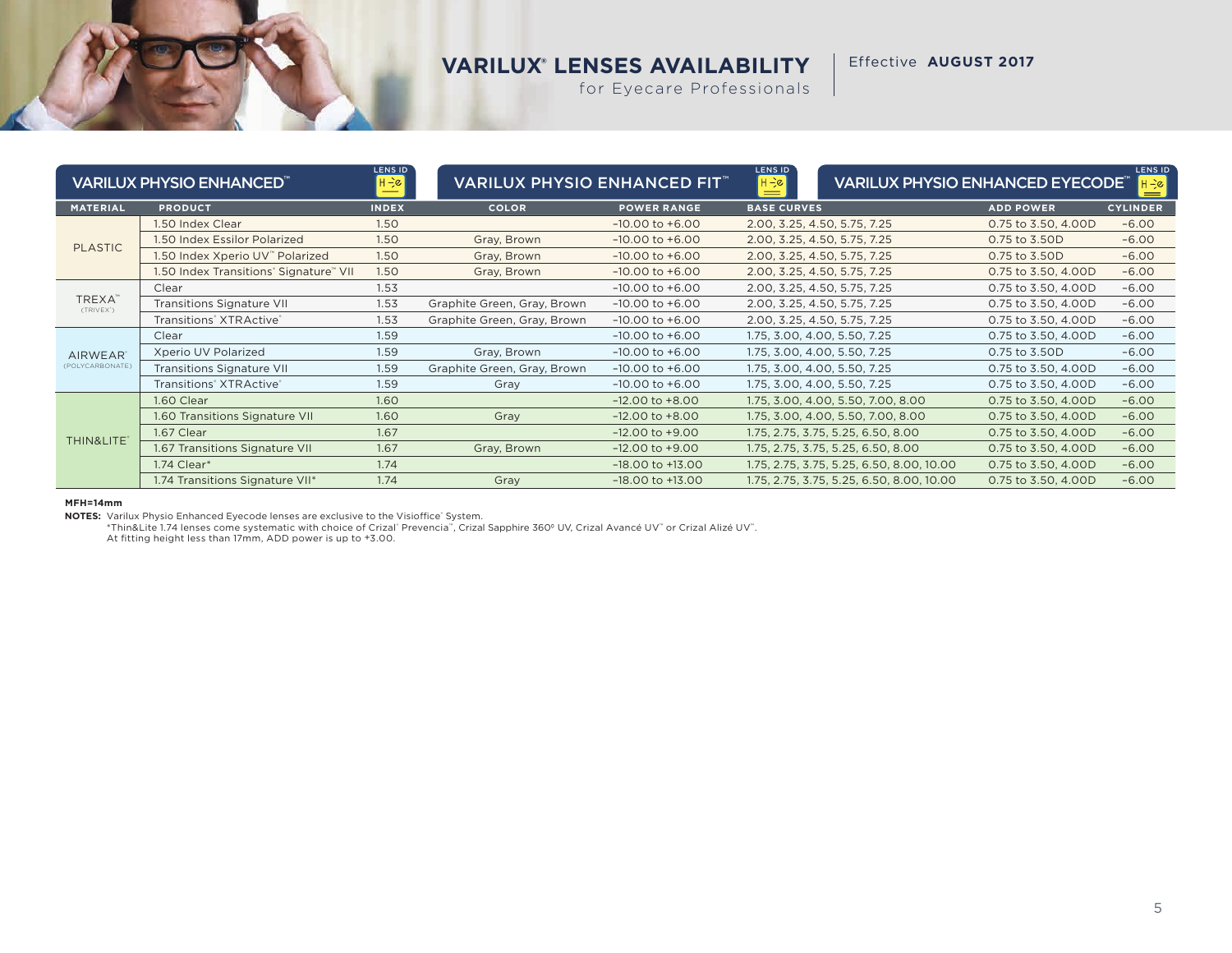Effective **AUGUST 2017**

for Eyecare Professionals

|                                   | <b>VARILUX PHYSIO</b>                  | LENS ID<br>$H - \varepsilon$ | MFH: $17$ mm                |                     |                      |                                               |                     |                 |
|-----------------------------------|----------------------------------------|------------------------------|-----------------------------|---------------------|----------------------|-----------------------------------------------|---------------------|-----------------|
| <b>MATERIAL</b>                   | <b>PRODUCT</b>                         | <b>INDEX</b>                 | <b>COLOR</b>                | <b>POWER RANGE</b>  | <b>DIAMETER</b>      | <b>BASE CURVES</b>                            | <b>ADD POWER</b>    | <b>CYLINDER</b> |
|                                   | 1.50 Index Clear                       | 1.50                         |                             | $-10.00$ to $+6.00$ | 80/85                | 2.00, 3.25, 4.50, 5.75, 7.25                  | 0.75 to 3.50, 4.00D | $-4.00$         |
|                                   | 1.50 Index Essilor Polarized           | 1.50                         | Gray, Brown                 | $-10.00$ to $+6.00$ | 80/85                | 2.00, 3.25, 4.50, 5.75, 7.25                  | 0.75 to 3.50D       | $-4.00$         |
| <b>PLASTIC</b>                    | 1.50 Index Xperio UV" Polarized        | 1.50                         | Gray, Brown                 | $-10.00$ to $+6.00$ | 80/85                | 2.00, 3.25, 4.50, 5.75, 7.25                  | 0.75 to 3.50D       | $-4.00$         |
|                                   | 1.50 Index Transitions' Signature' VII | 1.50                         | Gray, Brown                 | $-10.00$ to $+6.00$ | 77/82                | 2.00, 3.25, 4.50, 5.75, 7.25                  | 0.75 to 3.50, 4.00D | $-4.00$         |
|                                   | Clear                                  | 1.53                         |                             | $-10.00$ to $+6.00$ | 78/83                | 2.00, 3.25, 4.50, 5.75, 7.25                  | 0.75 to 3.50, 4.00D | $-4.00$         |
| TREXA"<br>(TRIVEX')               | <b>Transitions Signature VII</b>       | 1.53                         | Gray, Brown, Graphite Green | $-10.00$ to $+6.00$ | 76/81                | 2.00, 3.25, 4.50, 5.75, 7.25                  | 0.75 to 3.50, 4.00D | $-4.00$         |
|                                   | Transitions' XTRActive'                | 1.53                         | Gray, Brown, Graphite Green | $-10.00$ to $+6.00$ | 76/81                | 2.00, 3.25, 4.50, 5.75, 7.25                  | 0.75 to 3.50, 4.00D | $-4.00$         |
|                                   | Clear                                  | 1.59                         |                             | $-10.00$ to $+6.00$ | 80/85                | 1.75, 3.00, 4.00, 5.50, 7.25                  | 0.75 to 3.50, 4.00D | $-4.00$         |
|                                   | <b>Essilor Polarized</b>               | 1.59                         | Gray, Brown                 | $-10.00$ to $+6.00$ | 75/80                | 1.75, 3.00, 4.00, 5.50, 7.25                  | 0.75 to 3.50D       | $-4.00$         |
| <b>AIRWEAR</b><br>(POLYCARBONATE) | Xperio UV <sup>™</sup> Polarized       | 1.59                         | Gray, Brown                 | $-10.00$ to $+6.00$ | 75/80                | 1.75, 3.00, 4.00, 5.50, 7.25                  | 0.75 to 3.50D       | $-4.00$         |
|                                   | <b>Transitions Signature VII</b>       | 1.59                         | Gray, Brown, Graphite Green | $-10.00$ to $+6.00$ | 78/83                | 1.75, 3.00, 4.00, 5.50, 7.25                  | 0.75 to 3.50, 4.00D | $-4.00$         |
|                                   | <b>Transitions XTRActive</b>           | 1.59                         | Gray                        | $-10.00$ to $+6.00$ | 78/83                | 1.75, 3.00, 4.00, 5.50, 7.25                  | 0.75 to 3.50, 4.00D | $-4.00$         |
|                                   | 1.60 Clear                             | 1.60                         |                             | $-12.00$ to $+8.00$ | 78/83<br>73/78       | 1.75, 3.00, 4.00, 5.50, 7.00<br>8.00          | 0.75 to 3.50, 4.00D | $-4.00$         |
|                                   | 1.60 Transitions Signature VII         | 1.60                         | Gray                        | $-12.00$ to $+8.00$ | 78/83<br>73/78       | 1.75, 3.00, 4.00, 5.50, 7.00<br>8.00          | 0.75 to 3.50, 4.00D | $-4.00$         |
| THIN&LITE*                        | 1.67 Clear                             | 1.67                         |                             | $-12.00$ to $+9.00$ | 78/83<br>73/78       | 1.75, 2.75, 3.75, 5.25, 6.50<br>8.00          | 0.75 to 3.50, 4.00D | $-4.00$         |
|                                   | 1.67 Transitions Signature VII         | 1.67                         | Gray, Brown                 | $-12.00$ to $+9.00$ | 78/83<br>73/78       | 1.75, 2.75, 3.75, 5.25, 6.50<br>8.00          | 0.75 to 3.50, 4.00D | $-4.00$         |
|                                   | 1.74 Clear*                            | 1.74                         |                             | $-18.00$ to $+9.00$ | 68<br>78/84<br>73/79 | 1.75.<br>1.75, 2.75, 3.25, 5.25, 6.50<br>8.00 | 0.75 to 3.50, 4.00D | $-4.00$         |

**NOTE:** \*Thin&Lite 1.74 lenses come systematic with choice of Crizal\* Prevencia™, Crizal Sapphire UV™, Crizal Avancé UV™ or Crizal Alizé UV™.

|                      | <b>VARILUX PHYSIO SHORT</b>          | LENS ID<br>$\frac{1}{\sqrt{6}}$ | 14 <sub>mm</sub><br>MFH: |                     |                 |                                      |                  |                 |
|----------------------|--------------------------------------|---------------------------------|--------------------------|---------------------|-----------------|--------------------------------------|------------------|-----------------|
| <b>MATERIAL</b>      | <b>PRODUCT</b>                       | <b>INDEX</b>                    | <b>COLOR</b>             | <b>POWER RANGE</b>  | <b>DIAMETER</b> | <b>BASE CURVES</b>                   | <b>ADD POWER</b> | <b>CYLINDER</b> |
| <b>PLASTIC</b>       | 1.50 Index Clear                     | 1.50                            |                          | $-10.00$ to $+6.00$ | 80/85           | 2.00, 3.25, 4.50, 5.75, 7.25         | 0.75 to 3.00D    | $-4.00$         |
|                      | 1.50 Index Transitions Signature VII | 1.50                            | Gray                     | $-10.00$ to $+6.00$ | 77/82           | 2.00, 3.25, 4.50, 5.75, 7.25         | 0.75 to 3.00D    | $-4.00$         |
| TREXA™<br>(TRIVEX')  | Clear                                | 1.53                            |                          | $-10.00$ to $+6.00$ |                 | 2.00, 3.25, 4.50, 5.75, 7.25         | 0.75 to 3.00D    | $-4.00$         |
| AIRWEAR <sup>®</sup> | Clear                                | 1.59                            |                          | $-10.00$ to $+6.00$ | 81/86           | 1.75, 3.00, 4.00, 5.50, 7.25         | 0.75 to 3.00D    | $-4.00$         |
| (POLYCARBONATE)      | <b>Transitions Signature VII</b>     | 1.59                            | Gray                     | $-10.00$ to $+6.00$ | 78/83           | 1.75, 3.00, 4.00, 5.50, 7.25         | 0.75 to 3.00D    | $-4.00$         |
|                      | 1.60 Clear                           | 1.60                            |                          | $-12.00$ to $+8.00$ |                 | 1.75, 3.00, 4.00, 5.50, 7.00<br>8.00 | 0.75 to 3.00D    | $-4.00$         |
| THIN&LITE*           | 1.67 Clear                           | 1.67                            |                          | $-12.00$ to $+9.00$ | 78/83<br>73/78  | 1.75, 2.75, 3.75, 5.25, 6.50<br>8.00 | 0.75 to 3.00D    | $-4.00$         |
|                      | 1.67 Transitions Signature VII       | 1.67                            | Gray, Brown              | $-12.00$ to $+9.00$ | 78/83<br>73/78  | 1.75, 2.75, 3.75, 5.25, 6.50<br>8.00 | 0.75 to 3.00D    | $-4.00$         |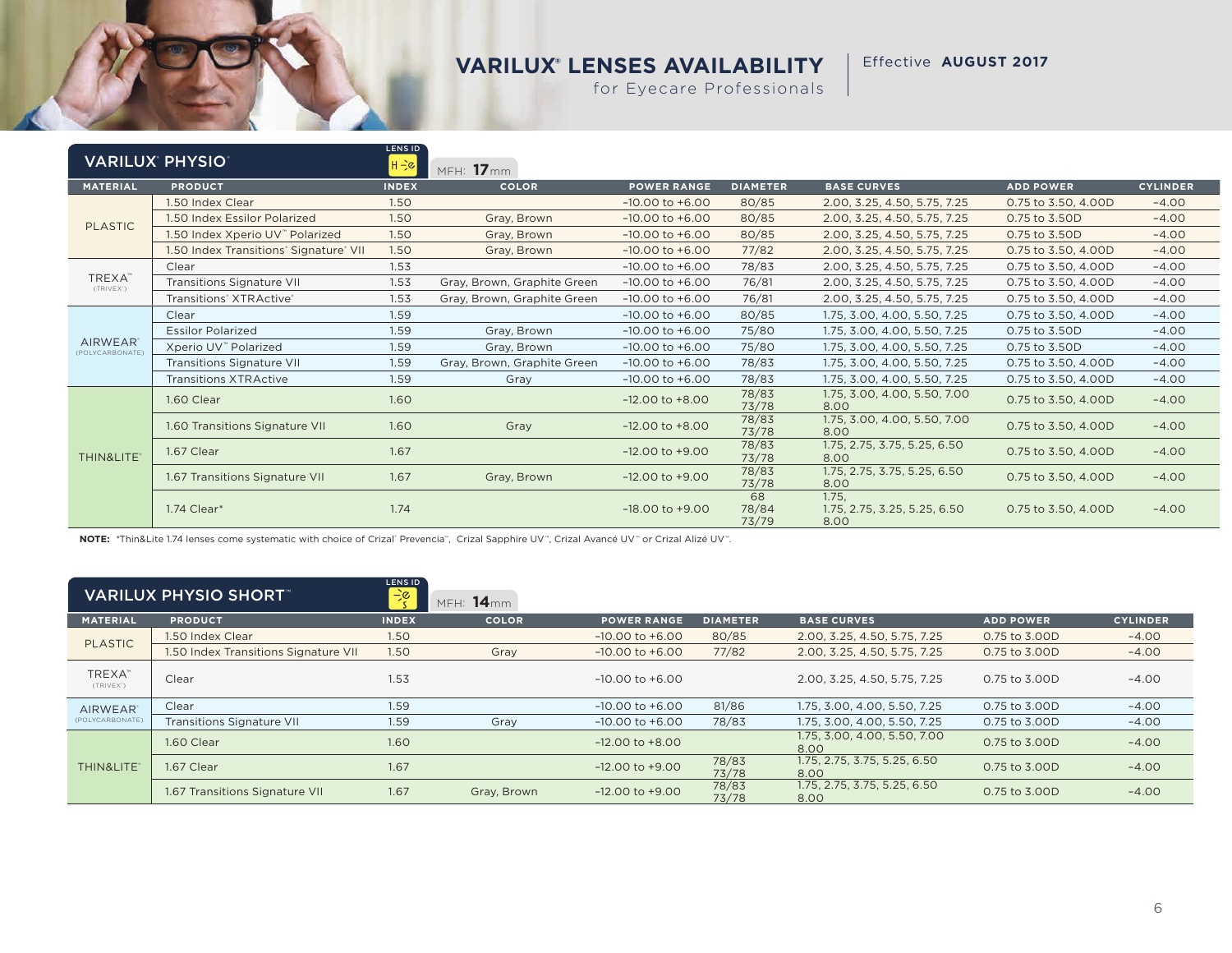Effective **AUGUST 2017**

for Eyecare Professionals

| <b>VARILUX COMFORT ENHANCED"</b>  |                                        | LENS ID<br>$\underline{\mathcal{O}}$ | LENS ID<br>$\boxed{\mathcal{Q}}$<br><b>VARILUX COMFORT ENHANCED FIT<sup>®</sup></b><br>MFH: 14mm<br>MFH: 14mm |                     |                                    |                  |                 |  |
|-----------------------------------|----------------------------------------|--------------------------------------|---------------------------------------------------------------------------------------------------------------|---------------------|------------------------------------|------------------|-----------------|--|
| <b>MATERIAL</b>                   | <b>PRODUCT</b>                         | <b>INDEX</b>                         | <b>COLOR</b>                                                                                                  | <b>POWER RANGE</b>  | <b>BASE CURVES</b>                 | <b>ADD POWER</b> | <b>CYLINDER</b> |  |
|                                   | 1.50 Index Clear                       | 1.50                                 |                                                                                                               | $-10.00$ to $+7.00$ | 2.00, 3.25, 4.50, 5.75, 7.25       | 0.75 to 3.50D    | $-6.00$         |  |
| <b>PLASTIC</b>                    | 1.50 Index Transitions' Signature' VII | 1.50                                 | Gray, Brown                                                                                                   | $-10.00$ to $+7.00$ | 2.00, 3.25, 4.50, 5.75, 7.25       | 0.75 to 3.50D    | $-6.00$         |  |
|                                   | 1.50 Index Transitions' XTRActive*     | 1.50                                 | Gray                                                                                                          | $-10.00$ to $+7.00$ | 2.00, 3.25, 4.50, 5.75, 7.25       | 0.75 to 3.50D    | $-6.00$         |  |
|                                   | Clear                                  | 1.59                                 |                                                                                                               | $-10.00$ to $+6.00$ | 1.75, 3.00, 4.00, 5.50, 7.00       | 0.75 to 3.50D    | $-6.00$         |  |
|                                   | <b>Essilor Polarized</b>               | 1.59                                 | Gray, Brown                                                                                                   | $-10.00$ to $+6.00$ | 1.75, 3.00, 4.00, 5.50, 7.00       | 0.75 to 3.50D    | $-6.00$         |  |
| <b>AIRWEAR</b><br>(POLYCARBONATE) | Xperio UV <sup>™</sup> Polarized       | 1.59                                 | Gray, Brown                                                                                                   | $-10.00$ to $+6.00$ | 1.75, 3.00, 4.00, 5.50, 7.00       | 0.75 to 3.50D    | $-6.00$         |  |
|                                   | <b>Transitions Signature VII</b>       | 1.59                                 | Graphite Green, Gray, Brown                                                                                   | $-10.00$ to $+6.00$ | 1.75, 3.00, 4.00, 5.50, 7.00       | 0.75 to 3.50D    | $-6.00$         |  |
|                                   | <b>Transitions XTRActive</b>           | 1.59                                 | Gray                                                                                                          | $-10.00$ to $+6.00$ | 1.75, 3.00, 4.00, 5.50, 7.00       | 0.75 to 3.50D    | $-6.00$         |  |
|                                   | 1.60 Clear                             | 1.60                                 |                                                                                                               | $-12.00$ to $+8.00$ | 1.75, 3.00, 4.00, 5.50, 7.00, 8.00 | 0.75 to 3.50D    | $-6.00$         |  |
|                                   | 1.60 Transitions Signature VII         | 1.60                                 | Gray                                                                                                          | $-12.00$ to $+8.00$ | 1.75, 3.00, 4.00, 5.50, 7.00, 8.00 | 0.75 to 3.50D    | $-6.00$         |  |
| THIN&LITE*                        | 1.67 Clear                             | 1.67                                 |                                                                                                               | $-14.00$ to $+9.00$ | 1.75, 2.75, 3.75, 5.25, 6.50, 8.00 | 0.75 to 3.50D    | $-6.00$         |  |
|                                   | 1.67 Transitions Signature VII         | 1.67                                 | Gray, Brown                                                                                                   | $-14.00$ to $+9.00$ | 1.75, 2.75, 3.75, 5.25, 6.50, 8.00 | 0.75 to 3.50D    | $-6.00$         |  |

|                                         | <b>VARILUX COMFORT</b>                 | LENS ID<br>$ \widehat{\oslash}$ | <b>VARILUX COMFORT SHORT</b><br>MFH: 17mm |                     | LENS ID<br>$\widehat{\mathcal{O}}$<br>MFH: 14mm |                                      |                  |                 |
|-----------------------------------------|----------------------------------------|---------------------------------|-------------------------------------------|---------------------|-------------------------------------------------|--------------------------------------|------------------|-----------------|
| <b>MATERIAL</b>                         | <b>PRODUCT</b>                         | <b>INDEX</b>                    | <b>COLOR</b>                              | <b>POWER RANGE</b>  | <b>DIAMETER</b>                                 | <b>BASE CURVES</b>                   | <b>ADD POWER</b> | <b>CYLINDER</b> |
|                                         | 1.50 Index Clear                       | 1.50                            |                                           | $-10.00$ to $+7.00$ | 80/85                                           | 2.00, 3.25, 4.50, 5.75, 7.25         | 0.75 to 3.50D    | $-4.00$         |
| <b>PLASTIC</b>                          | 1.50 Index Transitions' Signature' VII | 1.50                            | Gray, Brown                               | $-10.00$ to $+7.00$ | 77/82                                           | 2.00, 3.25, 4.50, 5.75, 7.25         | 0.75 to 3.50D    | $-4.00$         |
|                                         | 1.50 Index Transitions' XTRActive'     | 1.50                            | Gray                                      | $-10.00$ to $+7.00$ | 77/82                                           | 2.00, 3.25, 4.50, 5.75, 7.25         | 0.75 to 3.50D    | $-4.00$         |
|                                         | Clear                                  | 1.59                            |                                           | $-10.00$ to $+6.00$ | 81/86                                           | 1.75, 3.00, 4.00, 5.50, 7.00         | 0.75 to 3.50D    | $-4.00$         |
|                                         | <b>Essilor Polarized</b>               | 1.59                            | Gray, Brown                               | $-10.00$ to $+6.00$ | 81/86                                           | 1.75, 3.00, 4.00, 5.50, 7.00         | 0.75 to 3.50D    | $-4.00$         |
| AIRWEAR <sup>®</sup><br>(POLYCARBONATE) | Xperio UV" Polarized                   | 1.59                            | Gray, Brown                               | $-10.00$ to $+6.00$ | 81/86                                           | 1.75, 3.00, 4.00, 5.50, 7.00         | 0.75 to 3.50D    | $-4.00$         |
|                                         | <b>Transitions Signature VII</b>       | 1.59                            | Graphite Green, Gray, Brown               | $-10.00$ to $+6.00$ | 78/83                                           | 1.75, 3.00, 4.00, 5.50, 7.00         | 0.75 to 3.50D    | $-4.00$         |
|                                         | <b>Transitions XTRActive</b>           | 1.59                            | Gray                                      | $-10.00$ to $+6.00$ | 78/83                                           | 1.75, 3.00, 4.00, 5.50, 7.00         | 0.75 to 3.50D    | $-4.00$         |
|                                         | 1.60 Clear                             | 1.60                            |                                           | $-12.00$ to $+8.00$ | 78/83<br>73/78                                  | 1.75, 3.00, 4.00, 5.50, 7.00<br>8.00 | 0.75 to 3.50D    | $-4.00$         |
|                                         | 1.60 Transitions Signature VII         | 1.60                            | Gray                                      | $-12.00$ to $+8.00$ | 78/83<br>73/78                                  | 1.75, 3.00, 4.00, 5.50, 7.00<br>8.00 | 0.75 to 3.50D    | $-4.00$         |
| THIN&LITE*                              | 1.67 Clear                             | 1.67                            |                                           | $-14.00$ to $+9.00$ | 78/83<br>73/78                                  | 1.75, 2.75, 3.75, 5.25, 6.50<br>8.00 | 0.75 to 3.50D    | $-4.00$         |
|                                         | 1.67 Transitions Signature VII         | 1.67                            | Gray, Brown                               | $-14.00$ to $+9.00$ | 78/83<br>73/78                                  | 1.75, 2.75, 3.75, 5.25, 6.50<br>8.00 | 0.75 to 3.50D    | $-4.00$         |

|                 | <b>ORIGINAL VARILUX COMFORT</b> | <b>LENS ID</b><br>$\odot$ | $18$ <sub>mm</sub><br>MFH: |                    |                 |                        |                  |                 |
|-----------------|---------------------------------|---------------------------|----------------------------|--------------------|-----------------|------------------------|------------------|-----------------|
| <b>MATERIAL</b> | <b>PRODUCT</b>                  | <b>INDEX</b>              | <b>COLOR</b>               | <b>POWER RANGE</b> | <b>DIAMETER</b> | <b>BASE CURVES</b>     | <b>ADD POWER</b> | <b>CYLINDER</b> |
| <b>GLASS</b>    | 1.60 Hi-Index Clear             | 1.60                      |                            | $-8.00$ to $+5.00$ | 70/75           | 3.00. 4.00. 5.00. 7.00 | 0.75 to 3.50D    | $-4.00$         |
|                 | 1.60 Hi-Index PhotoGray Extra®  | 1.60                      | Gray                       | $-8.00$ to $+5.00$ | 70/75           | 3.00, 4.00, 5.00, 7.00 | 0.75 to 3.50D    | $-4.00$         |

**NOTE:** At fitting height less than 17mm, ADD power is up to +3.00.